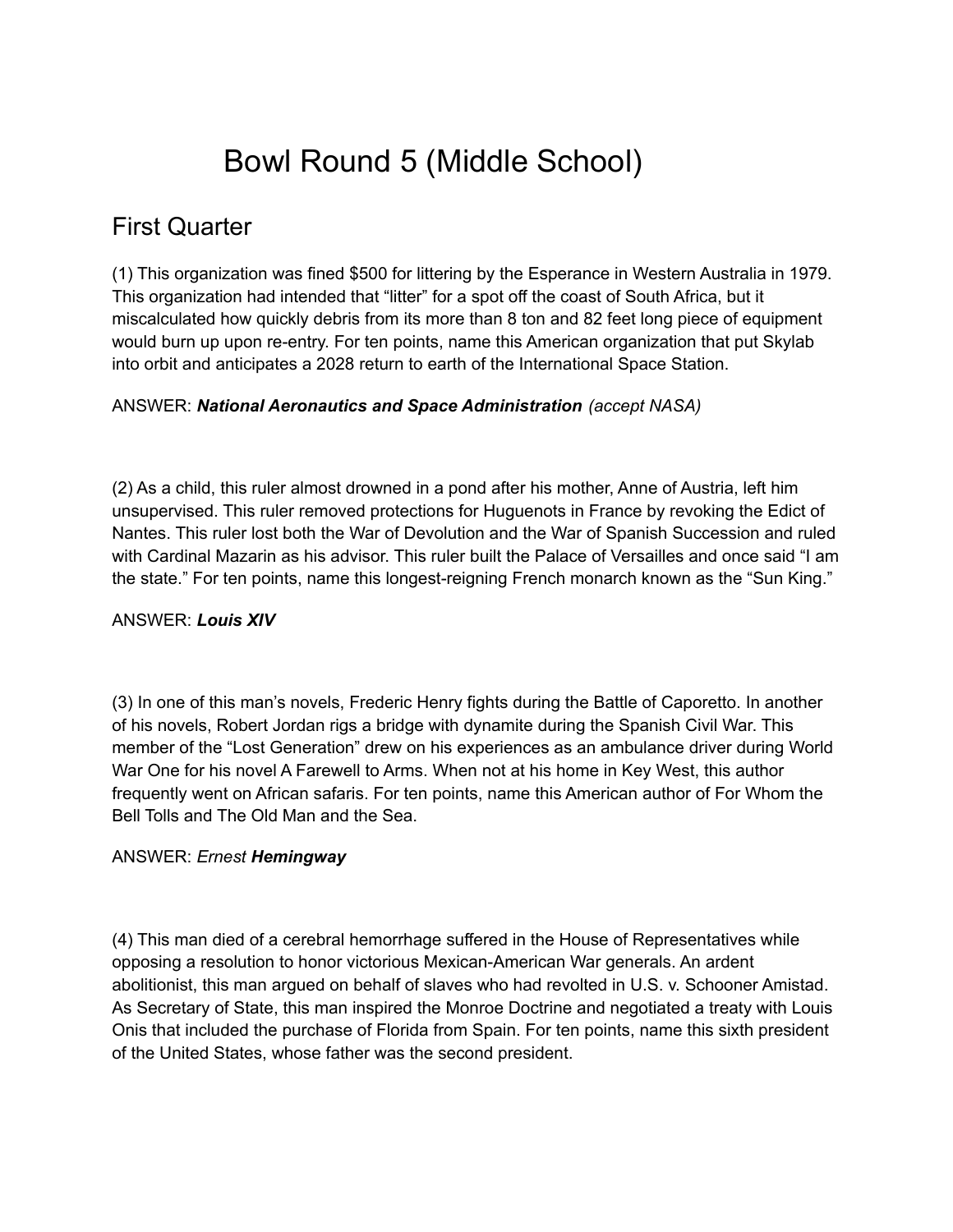### ANSWER: *John Quincy Adams*

(5) This city began as a small Akkadian settlement and grew under the Amorite dynasty in the 18th century BC. This city was captured by the Hittites and afterwards the Kassites, who renamed it Karanduniash. Sennacherib [sen-ACK-uh-rib] led a war against this city, whose sixth king established a code of law engraved on a seven foot tall, black stone stele. For ten points, name this city, once the site of the Ishtar Gate, ruled by Esarhaddon, Nabonidus [na-BOH-nih-duss], and Nebuchadnezzar II.

# ANSWER: *Babylon*

(6) Johann Peter Salomon gave this man's 41st and final symphony the nickname Jupiter. This resident of Salzburg wrote a set of variations on a French folk song, later combined with words as "Twinkle, Twinkle, Little Star." According to legend, this man left his Requiem unfinished because he was poisoned by Antonio Salieri. The composer of A Little Night Music and the opera The Magic Flute, for ten points, name this 18th-century Austrian composer and child prodigy.

# ANSWER: *Wolfgang Amadeus Mozart*

(7) One building in this city was designed by James Hoban and contains the Blue Room. This city's streets were mapped out by Charles L'Enfant [lahn-FAHN], and it is home to a Maya Lin-designed wall with the names of casualties of the Vietnam War. In this city, the National Mall contains the Air and Space Museum and many other buildings owned by the Smithsonian Institution. For ten points, name this city whose famous works of architecture include the U.S. Capitol and the White House.

# ANSWER: *Washington, D.C. (accept D.C. or District of Columbia)*

(8) This company's John Dustin Archbold was almost assassinated in 1915 at Cedar Cliffs by members of the IWW. The Florida East Coast Railway was developed by one of this company's founders, Henry Flagler. Muckraker Ida Tarbell wrote a "History of" [this company]." This company was dissolved after it was found to be in violation of the Sherman Antitrust Act in 1911. For ten points, name this petroleum company that was created by John D. Rockefeller.

### ANSWER: *Standard Oil Company*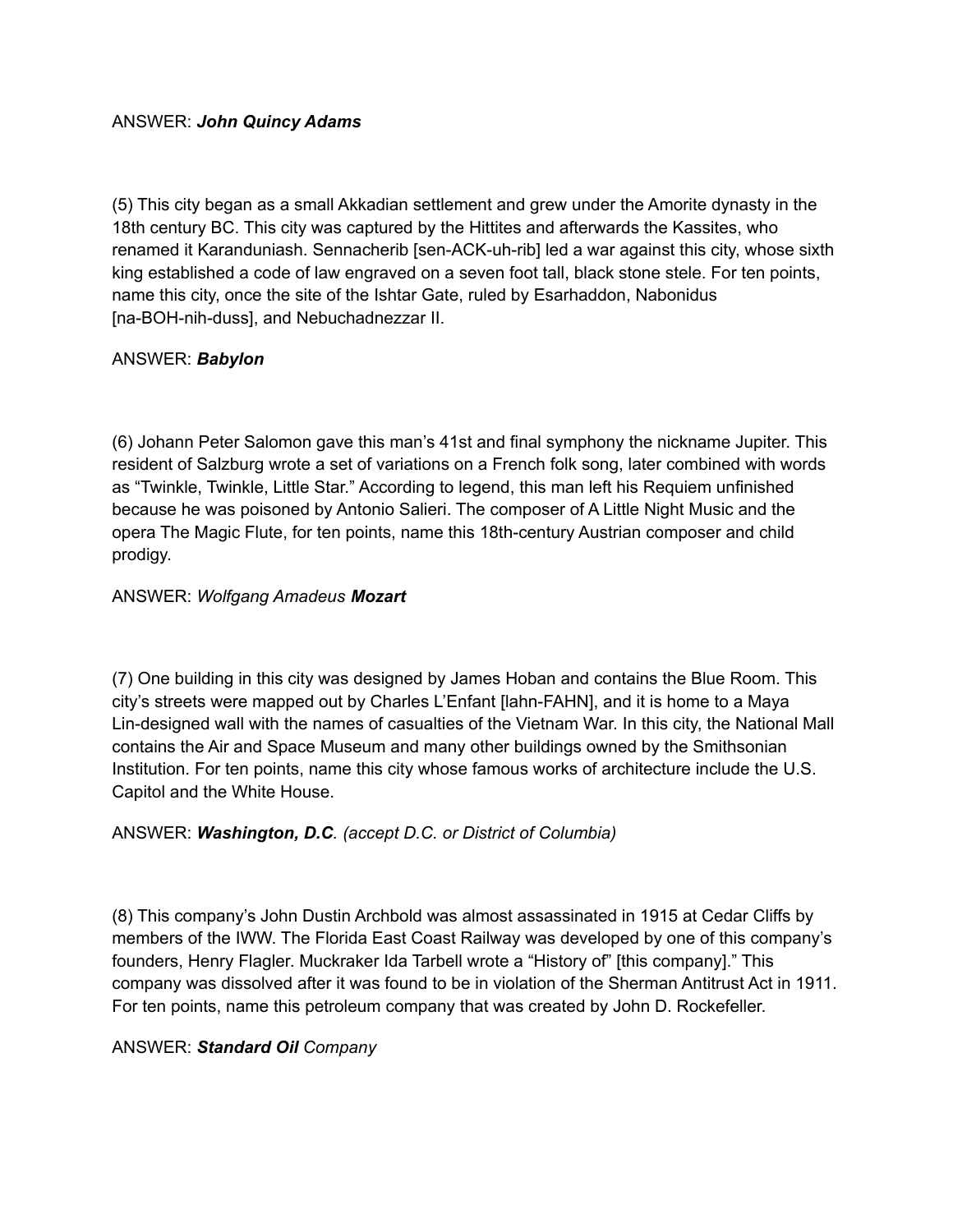# Second Quarter

(1) During this conflict, James McFarlane was shot and killed at Bower Hill while attempting to surround and burn a key commander's house. That man, John Neville, was burned in effigy during this event, while Inspector Robert Johnson was tarred and feathered. After Governor Robert Mifflin refused to put down this insurrection, Lighthorse Harry Lee and the Watermelon Army were dispatched by George Washington to quash the rebel army. For ten points, name this rebellion in Western Pennsylvania sparked by an excise tax on the namesake type of alcohol.

# ANSWER: *Whiskey Rebellion* (accept Whiskey Insurrection)

BONUS: A member of the Virginia militia who helped put down the rebellion was this man, named by Thomas Jefferson to lead an expedition across the continent.

# ANSWER: *Meriwether Lewis*

(2) This man began one war after raiding the Temple of Vesta and revealing his rival's plans to have his sons control the empire. This founder of the Urban Cohorts constructed the Ara Pacis [PAH-chees] to celebrate the peaceful era of the Pax Romana. That era began after this man's commander Marcus Agrippa was victorious over his rival, Marc Antony, at the battle of Actium. For ten points, name this adoptive son of Julius Caesar who became the first Roman emperor.

# ANSWER: *Augustus Caesar (accept Octavian or Gaius Octavius)*

BONUS: This title, often given to the Pope and coming from the Latin for "bridge builder," was taken by Augustus as the head of the Roman religion.

# ANSWER: *Pontiff (accept Pontifex Maximus)*

(3) The beliefs of this Christian denomination were outlined in the Thirty Articles. Hugh Latimer and Nicholas Ridley were two martyrs of this denomination who were burned at the stake in the Marian persecution after Catholic rule was restored. The Act of Supremacy empowered one leader of this denomination which draws heavily from the "Book of Common Prayer." This denomination was created in response to Clement VII's refusal to annul the marriage of Catherine of Aragon. For ten points, name this denomination formed by Henry VIII.

# ANSWER: *Anglican Church (accept Anglicanism or Church of England)*

BONUS: While the British monarch is the "Supreme Governor" of the Anglican Church, the Archbishop of this city is considered "first among equals" and is the de facto head of the church.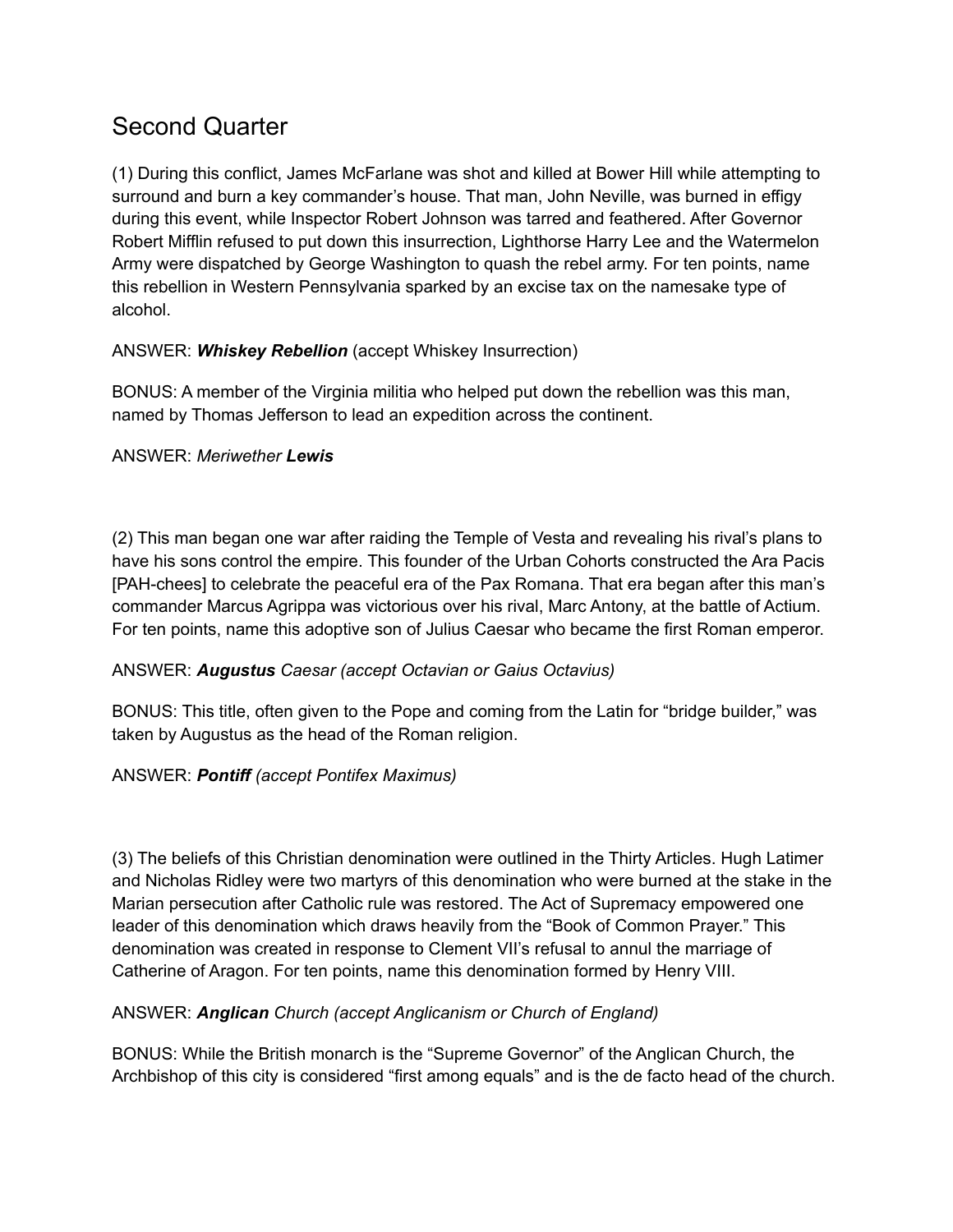(4) During this period, translator Sidney Shapiro spent 10 years under house arrest for criticizing a political leader's wife. "Scar literature" focuses on life during this period, during which The Legend of the Red Lantern and other examples of the eight model plays were widely performed. The play Hai Rui Dismissed from Office was criticized during this period after its overseer interpreted the work as Peng Dehuai's disapproval of the Great Leap Forward. For ten points, name this period in 1960s and 1970s China in which anti-capitalist literature was promoted by Chairman Mao.

ANSWER: *Great Proletarian Cultural Revolution* (accept Wehnua Da Geming)

BONUS: Mao Zedong's "Cult of Personality" was promoted by a book that was issued to all Chinese citizens, a "Little" book produced in this color.

## ANSWER: *Red*

(5) This man likened Vladimir Putin to Hitler in his 2015 book Winter is Coming and entered his United Civil Front into the "Other Russia" coalition. In his earlier career, this man was defeated by a supercomputer known as "Deep Blue," though he had earlier defeated Anatoly Karpov in 1985 to take the title of World Champion. For ten points, name this outspoken Armenian-Jewish chess grandmaster whose ELO rating was not surpassed until 2013 by Magnus Carlsen.

### ANSWER: *Garry Kasparov*

BONUS: Deep Blue was created by this U.S. company that also created Watson and named it after this company's founder.

ANSWER: *IBM* (accept International Business Machines Corporation)

(6) This island's prominent usage of the Horns of Consecration motif was observed by Arthur Evans. "Snake goddess" sculptures found on this island by Evans are speculated to be household goddesses in this island's neo-palatial culture. Inhabitants of this island often performed bull-dancing rituals, which were depicted on frescoes at Knossos. The script Linear B was used as a writing system on this island. For ten points, name this largest Greek island, the center of the Minoan civilization.

ANSWER: *Crete*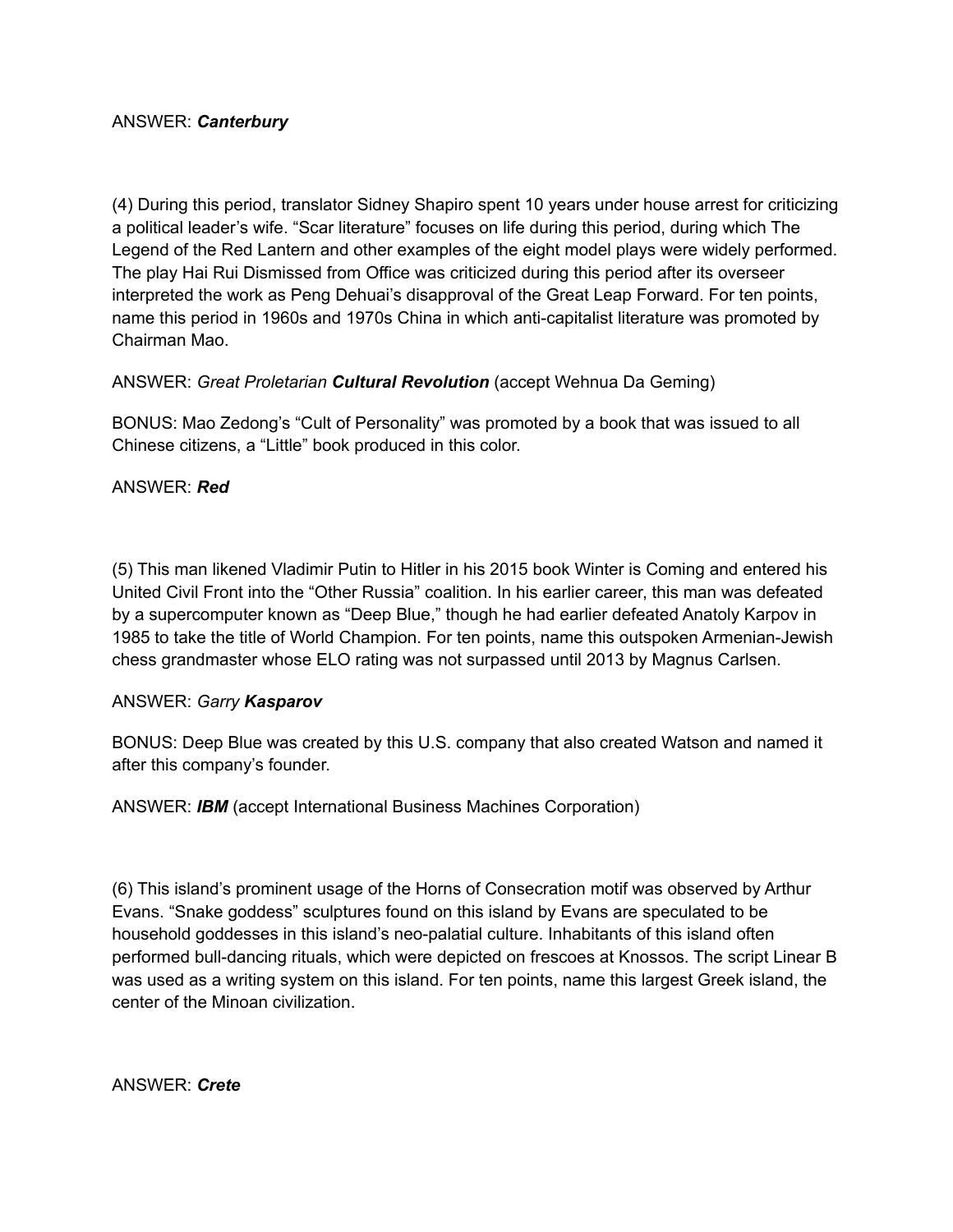BONUS: The largest city on the island of Crete takes its name from this ancient mythological hero, known for slaying the Nemean Lion and capturing Cerberus among other labors. ANSWER: *Heracles (accept Hercules)*

(7) The book Merchants of Labor chronicles the abuses of workers hired from this country. A minimum wage of 30 cents per hour was instituted as part of a program involving workers from this country which sought to increase contract labor when Americans were away fighting during World War Two. The end of that aforementioned Bracero program involving people from this country coincided with the rise of the United Farm Workers. For ten points, name this country, home to such cities as Guadalajara and Tijuana.

ANSWER: *Mexico* (accept United Mexican States, or Estados Unidos Mexicanos, or EUM) BONUS: Violence in the city of Tijuana in the 2000s caused many Mexicans to move to this U.S. city of some 1.5 million residents, 20 miles north of Tijuana.

ANSWER: *San Diego, California*

(8) Judge John Sirica ordered James McCord to provide information about this event, which G. Gordon Liddy orchestrated as head of the Plumbers. During this event, Special Prosecutor Archibald Cox was fired in the Saturday Night Massacre, and the anonymous source "Deep Throat" aided journalists Woodward and Bernstein in uncovering this 1970s scandal. For ten points, name this scandal involving the wiretapping of Democrat Party headquarters at a certain Washington hotel that led to the resignation of Richard Nixon.

ANSWER: *Watergate scandal (accept answers involving the break-in at the Watergate hotel and the subsequent scandal)*

BONUS: In 2020, a controversial book written by Bob Woodward that contains excerpts from recorded conversations with Donald Trump was published with this four-letter, one-word title.

ANSWER: *Rage*

Third Quarter

The categories are . . .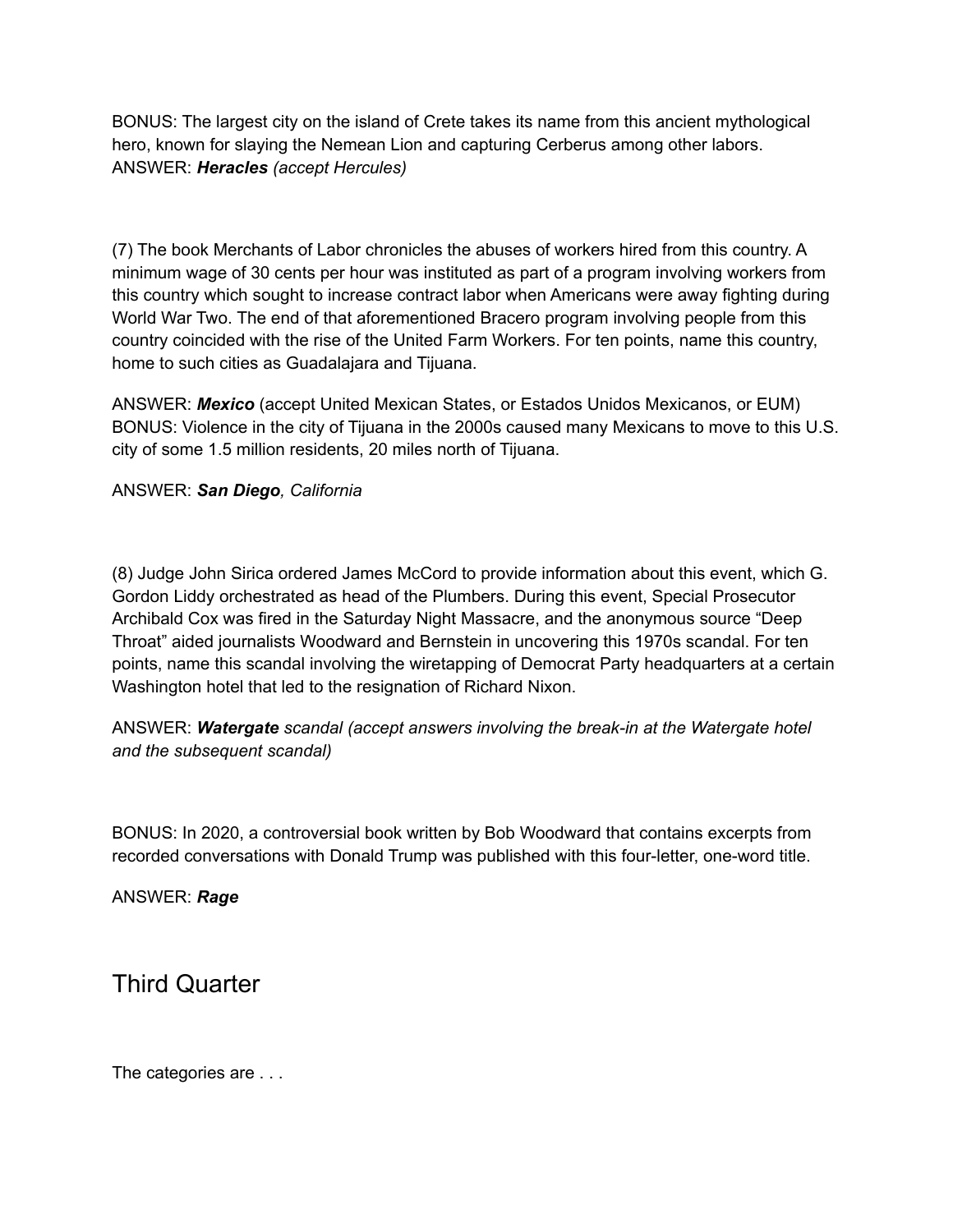- 1. Abolitionism in the United States
- 2. French Fifth Republic
- 3. Warships

Abolitionism in the United States

Name the...

(1) Coerced labor system that it sought to end

ANSWER: Slavery

(2) Escaped slave known as "Moses" who helped more than 70 people escape to the North

ANSWER: Harriet Tubman

(3) Abolitionist who published The Liberator and helped found the American Anti-Slavery Society

ANSWER: William Lloyd Garrison

(4) Freed slave and abolitionist who wrote an 1845 best-selling Narrative of... his life

ANSWER: Frederick Douglass

(5) Man who led the raid on a federal amory at Harper's Ferry

ANSWER: John Brown

(6) Southern state, home of Henry Pinckney who authored the Congressional gag rule

ANSWER: South Carolina

French Fifth Republic

Name the...

(1) President who led the Free French in World War Two before founding the Fifth Republic ANSWER: Charles de Gaulle

(2) Defensive alliance from which France withdrew in 1966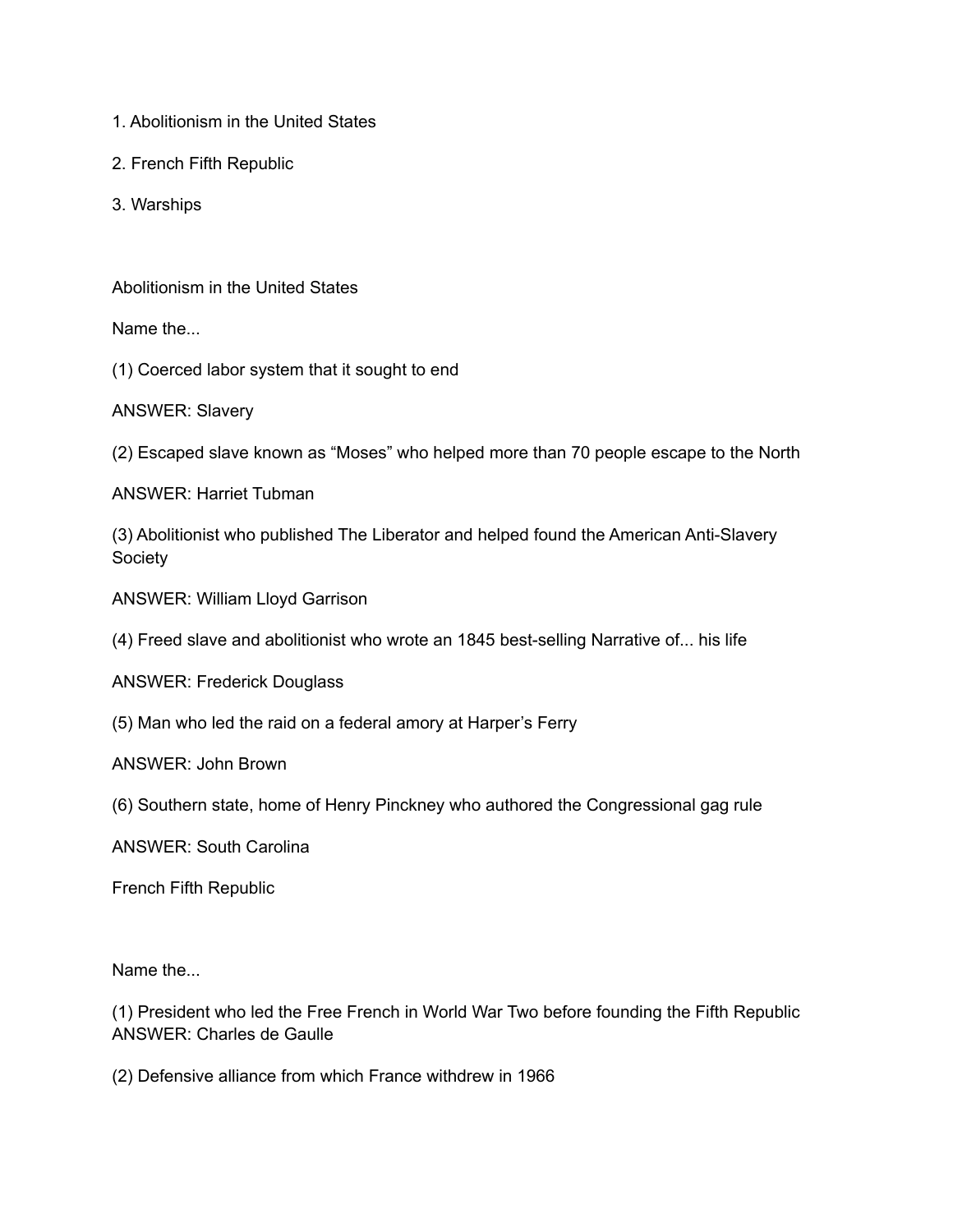ANSWER: NATO (accept North Atlantic Treaty Organization)

(3) Year in which a period of civil unrest occurred in May, involving student riots and a strike ANSWER: 1968

(4) Longest serving and first Socialist president of the Republic

ANSWER: Francois Mitterrand

(5) President who won re-election over Jean-Marie Le Pen in a landslide in 2002

ANSWER: Jacques Chirac

(6) Lower house of the bicameral French Parliament

ANSWER: National Assembly (accept Assemblee nationale)

**Warships** 

Which warship...

(1) Fought the HMS Guerriere and was nicknamed "Old Ironsides"

ANSWER: USS Constitution

(2) Sunk the HMS Hood before being hunted down by an Allied squadron

ANSWER: Bismarck

(3) Was sunk during the Attack on Pearl Harbor, the site of a memorial today

ANSWER: USS Arizona

(4) Was the site of a major mutiny in 1905 and the subject of a movie by Sergei Eisenstein ANSWER: Potemkin

(5) Was the flagship of Horatio Nelson at the Battle of Trafalgar

ANSWER: HMS Victory

(6) Class of early 20th century battleships with a name meaning "fear nothing" ANSWER: Dreadnought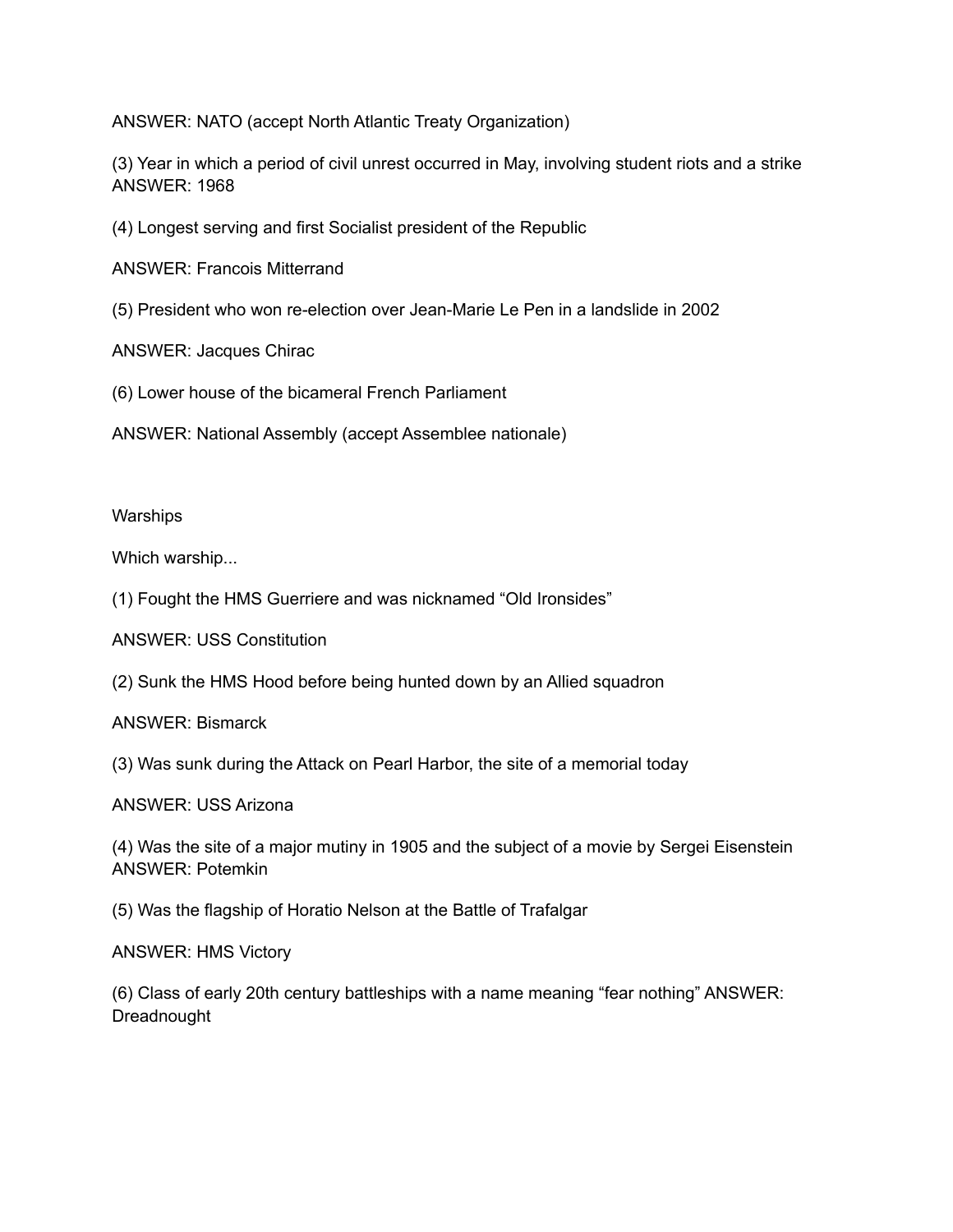# Fourth Quarter

(1) **After John Humphrey Noyes kicked this man out of the Oneida community, he went to Hoboken, New Jersey to start an unsuccessful newspaper called The Daily Theocrat. This author of the hymn "I am going to the Lordy," (+) pleaded for an ambassadorship to France, and this man's most notable action resulted in the passage of the Pendleton Civil Service Act. "I am a (\*)** stalwart of the stalwarts" was shouted by, for ten points, this man who fired two shots in the Baltimore and Potomac Railway Station to kill James Garfield.

ANSWER: *Charles J. Guiteau*

(2) **While visiting Germany, this man once got so drunk that he started conducting a celebratory band and blowing kisses to the crowd. This man's vice president once referred to his reforms as "economic genocide." Jesse Helms asked this man about the potential whereabouts of (+) Larry MacDonald after an aerial incident under this man's predecessor. This man, who released the KAL 007 black box, once stood in front of a (\*)** tank to thwart a coup against his predecessor. For ten points, name this man who became the first president of Russia in 1991.

ANSWER: B*oris Yeltsin*

(3) **In a 2006 game against the Toronto Raptors, this man scored the second most points ever in a single game with 81. In 2018, this man became the first African-American to win the Academy Award for Best Animated Short Film for Dear (+) Basketball. Despite disagreements with teammate Shaquille O'Neal, this man won three NBA championships in a row from 2000 to 2002 and five in his career and became known as "The (\*)** Black Mamba." For ten points, name this Los Angeles Laker who was killed in a helicopter crash in January, 2020.

ANSWER: *Kobe Bryant*

(4) **One policy established by this figure was influenced by the predictions of the Club of Rome. This leader opposed support for the "Fifth Modernization," which was advocated by the Democracy Wall movement. The death of Hu (+) Yaobang ['who" yow-bahn] triggered a series of protests against this leader which ended with military intervention. That intervention included the determined stand of (\*)** Tank Man. For ten points, name this Chinese leader who presided over the beginning of the one-child policy, the Tiananmen Square Massacre, and China's liberalization in the 1980s.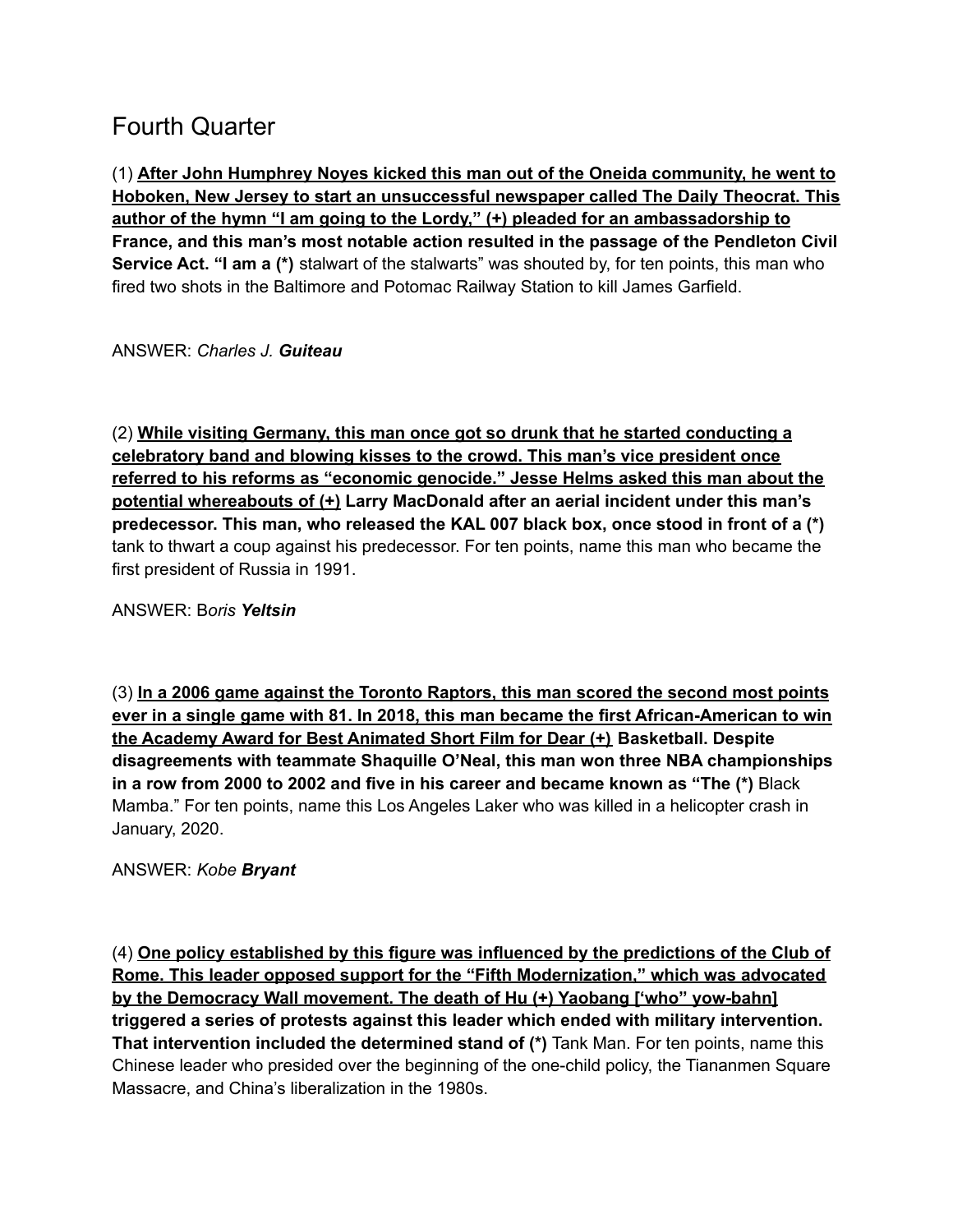(5) **One city in this state has a twin city across the border in Moscow. One portion of this state including the town of Forks, formerly known primarily for logging, has become a notable tourist destination as it was the main setting of a series of novels by (+) Stephenie Meyer. Larger cities in the center of this state include Ellensburg, Kennewick, and Moses Lake. The Whitman Massacre occurred in this state in 1847 near present-day (\*)** Walla Walla. For ten points, name this state where Tacoma and the capital, Olympia, are both located.

## ANSWER: *Washington*

(6) **This man and his brother served during the British invasion under Aulus Plautius where he commanded Legio II Augusta. That brother, Sabinus, was murdered in Rome while this man's forces approached the city in the Year of the (+) Four Emperors. This man was a patron of the historian Josephus, and he said right before his death in 79 AD that "an Emperor ought to die standing upright." The construction of the (\*)** Colosseum began during this man's reign and was finished during the reign of his successor, Titus. For ten points, name this founder of the Flavian dynasty.

### ANSWER: *Vespasian*

(7) In one poem by this author, "Stout and brave" hearts are likened to "muffled drums" after the speaker claims that "Life is real! Life is earnest! / And the grave is not the goal." This poet wrote about the title character's love for Gabriel Lajeunesse as the British deported the (+) Acadians during the Great Upheaval in a poem that begins "this is the forest primeval." Ojibwe legends serve as the basis for a poem by this author that includes the title character's marriage to (\*) Minniehaha. For ten points, name this American poet of "A Psalm of Life," Evangeline, and The Song of Hiawatha.

### ANSWER: *Henry Wadsworth Longfellow*

(8) **In this state, the Continental Army was trapped by the British behind Assinpink Creek but escaped by keeping their campfires lit while outflanking the British. Alexander Hamilton fired on (+) Nassau Hall during a battle in this state at a university that had rejected him. One battle in this state was fought after George Washington's army (\*)** crossed the Delaware River on Christmas night. For ten points, name this state where the battles of Monmouth and Princeton were fought during the American Revolution.